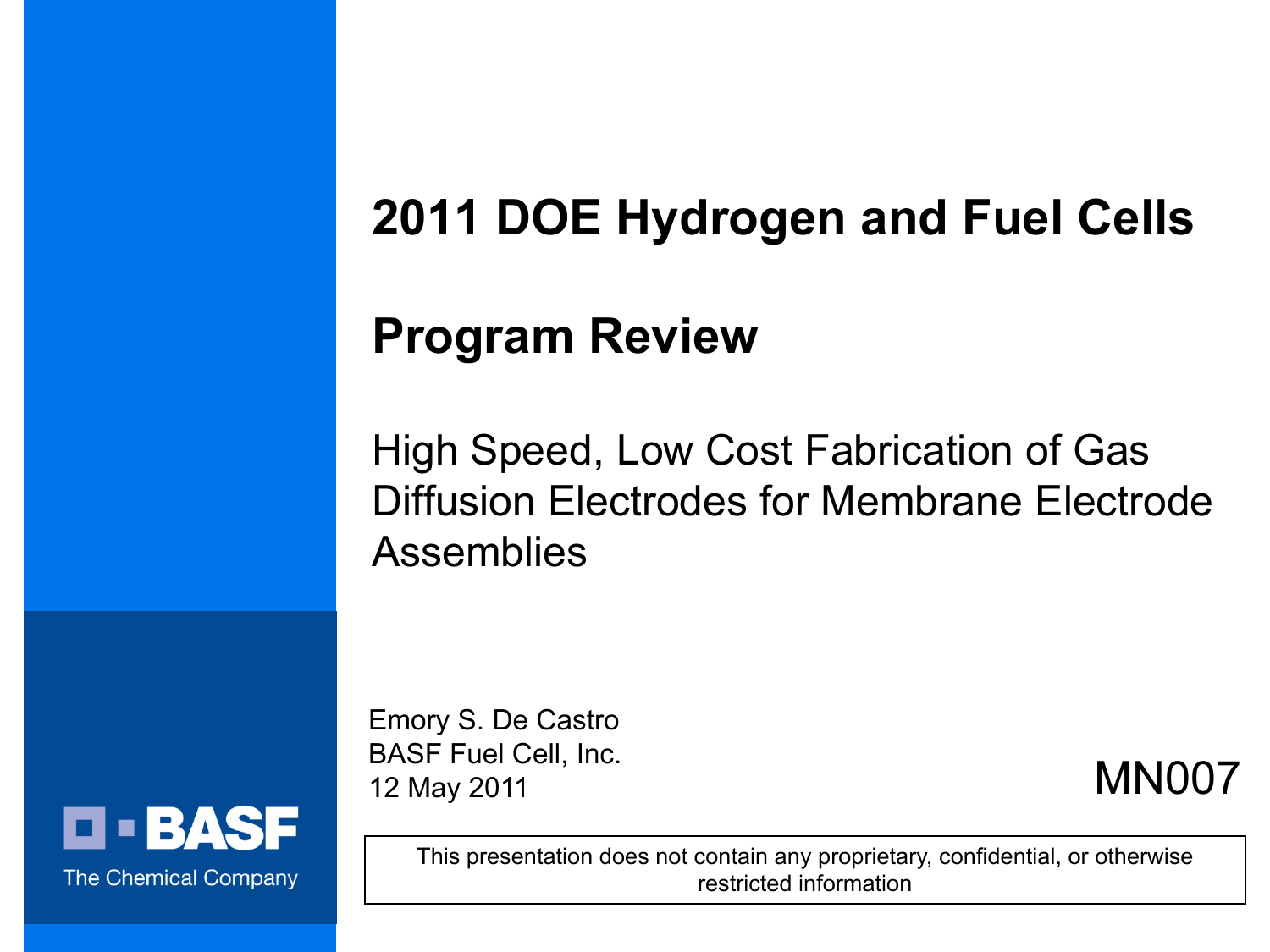## **Overview**



### **Timeline**

- Start: 1 July 2009
- **End: 30 June 2012**
- 55% complete

### **Barriers**

- Manufacturing R&D
	- (A) Lack of High Volume Membrane Electrode Assembly (MEA) Processes
	- (F) Low Levels of Quality Control and Inflexible Processes.

### **Budget**

- Total project funding: \$3.06M
	- DOE share: \$1.99M
	- Contractor share: \$1.07M
- Fed. funding received in FY10: \$700K
- **Est. Fed. funding for FY11: \$339K**

### **Partners**

- **EXEC** Case Western Reserve University
- X-Ray Optical Systems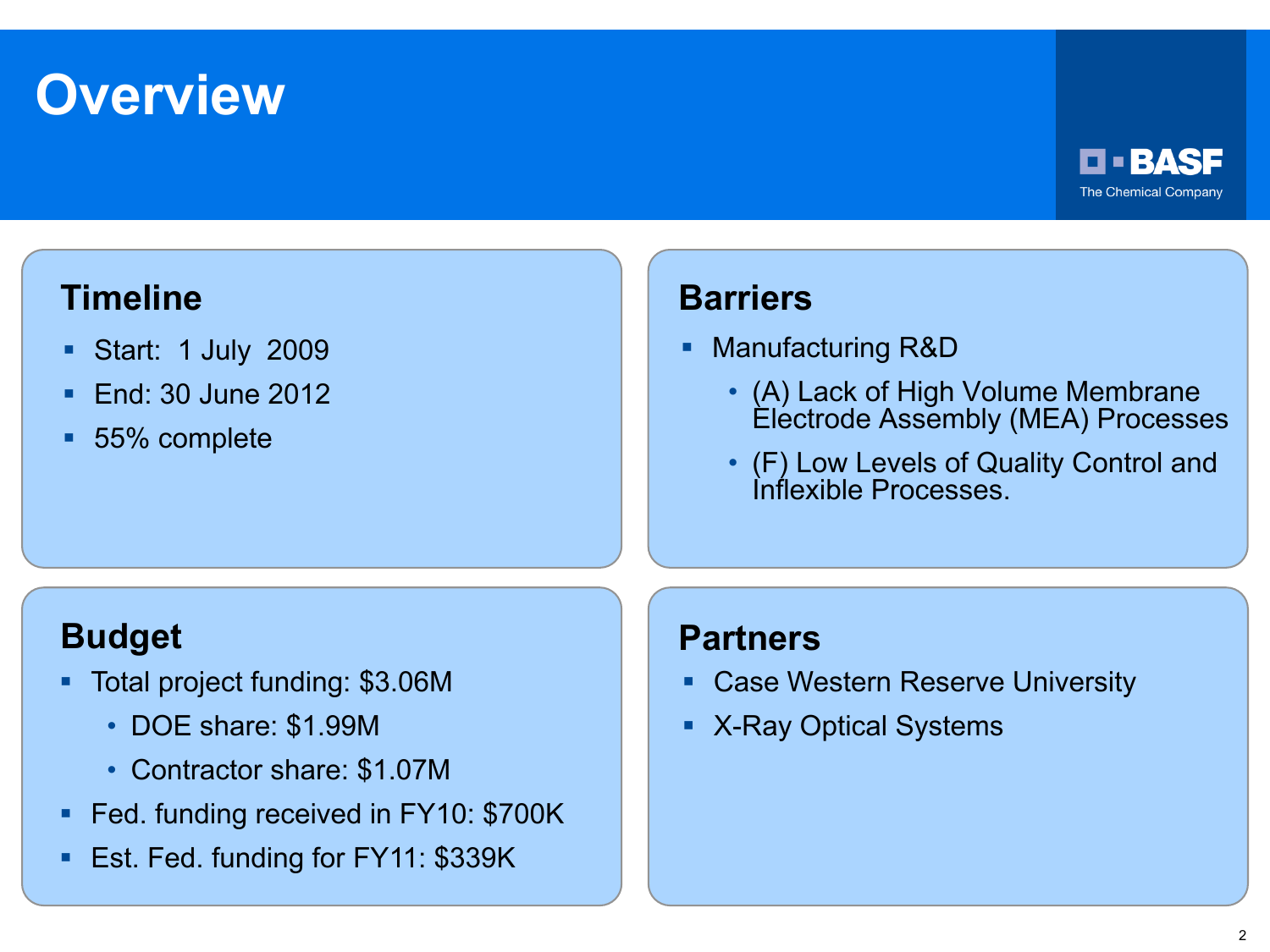# **Relevance**



### **Overall Objective**

- Reduce cost in fabricating gas diffusion electrodes (GDEs)
	- Focus on GDEs used for combined heat and power generation (CHP).
- **Relate manufacturing variations to actual** fuel cell performance in order to establish a cost effective product specification within six-sigma guidelines.
- **Develop advanced quality control** methods to guide realization of these two objectives.

### **Objective(s) this reporting period**

- 2X speed increase or equivalent on cloth
- **Proof-of-principle coating on non-woven** paper

### **Directly Addresses Barriers**

- (A) Lack of High Volume Membrane Electrode Assembly (MEA) Processes
	- High speed or throughput coating
- (F) Low Levels of Quality Control and Inflexible Processes.
	- On-line Pt measurement.

### **Addresses key DOE targets**

Targets: 1-10 kW<sub>a</sub> Residential CHP FC Operating on Natural Gas

|                                         | 2008<br><b>Status</b> | 2012  | 2015  | 2020  |
|-----------------------------------------|-----------------------|-------|-------|-------|
| Electrical efficiency at<br>rated power | 34%                   | 40%   | 42.5% | 45%   |
| CHP energy efficiency                   | 80%                   | 85%   | 87.5% | 90%   |
| Factory cost <sup>*</sup><br>per kW     | \$750                 | \$650 | \$550 | \$450 |

\*Cost includes materials and labor costs to produce 50k/yr stacks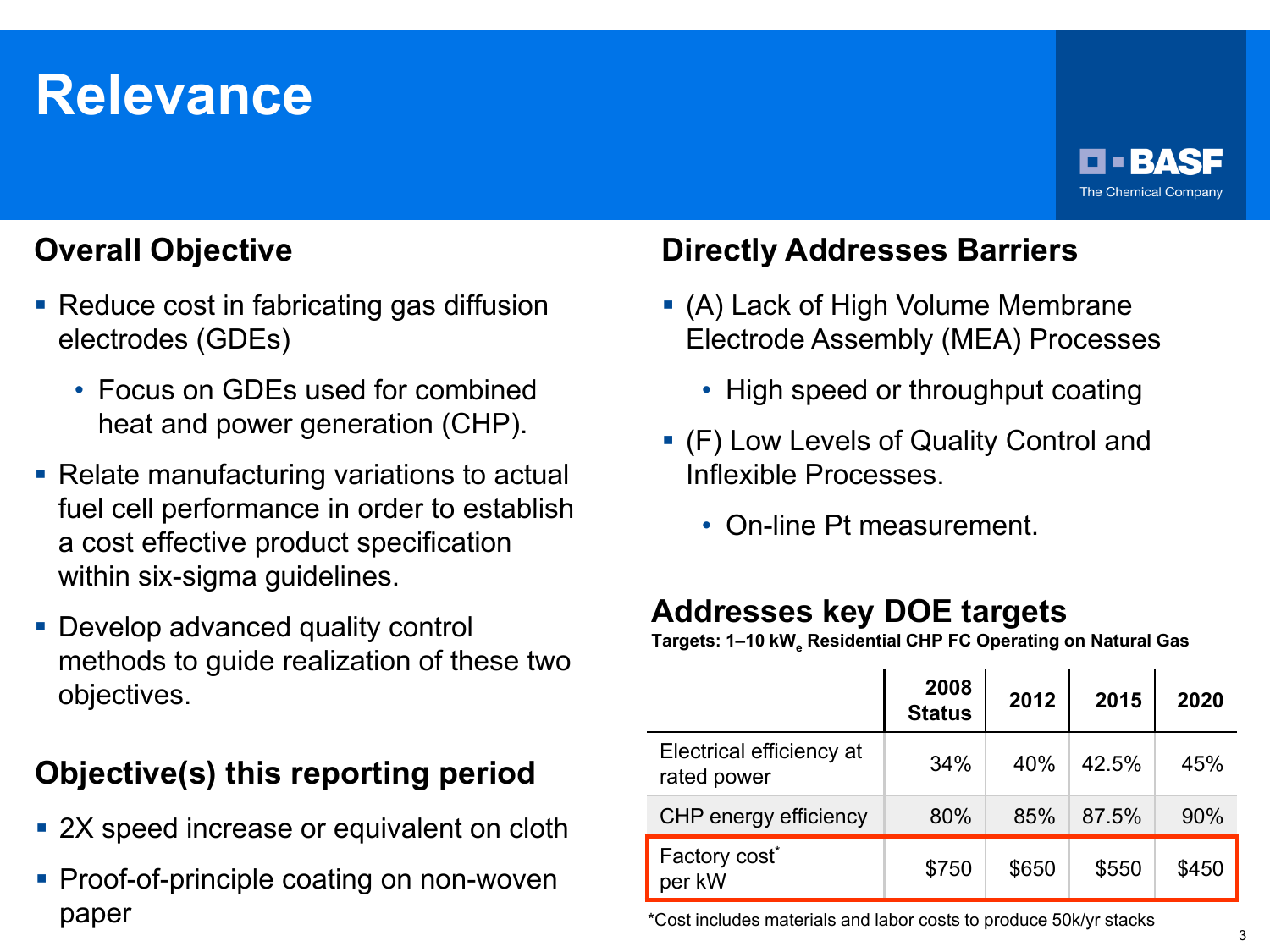**Approach**



|                  | <b>Tools</b>                                                                                                                                      | <b>Build</b><br><b>Tools</b>                                                                                                                                             | Test                                                                                         |  |
|------------------|---------------------------------------------------------------------------------------------------------------------------------------------------|--------------------------------------------------------------------------------------------------------------------------------------------------------------------------|----------------------------------------------------------------------------------------------|--|
| <b>Task</b>      | <b>Task 1: On-line QC to guide the</b><br>process by Y1<br><b>Task 2: Model impact of defects by</b><br><b>Y1</b>                                 | Develop Ink and Application<br><b>Task 3: full length coating by Y2</b><br>Task 4: Increase line speed by Y2<br>(go/no go June 2011)<br>Task 5: Full width roll by Y2/Y3 | Performance<br>Defects/Uniformity<br>Relate defects to<br>performance                        |  |
| <b>Milestone</b> | <b>T1: On-line Pt measurement</b><br><b>T1: On-roll porosity measurement</b><br><b>T2: Verify Model, Calculate defect</b><br>limits               | $T3: > 240$ lin m<br>T4: 2X speed improvement (go/no<br>go): 3X final goal<br><b>T5</b> : full width (>100 cm full width)<br>at higher speed                             | <b>Main Concept</b><br>Use advanced<br>dispersion and ink<br>formulations to<br>make aqueous |  |
| <b>Status</b>    | <b>T1:</b> complete, modified for full<br>width cloth<br><b>T1: On-roll porosity: delay due to</b><br>vendor<br><b>T2: Base model established</b> | <b>T3</b> : cathode & GDL complete<br>T4: demonstrated 2X capacity /<br>time unit<br><b>T5: full width GDL begun</b>                                                     | solid - binder<br>suspensions<br>compatible                                                  |  |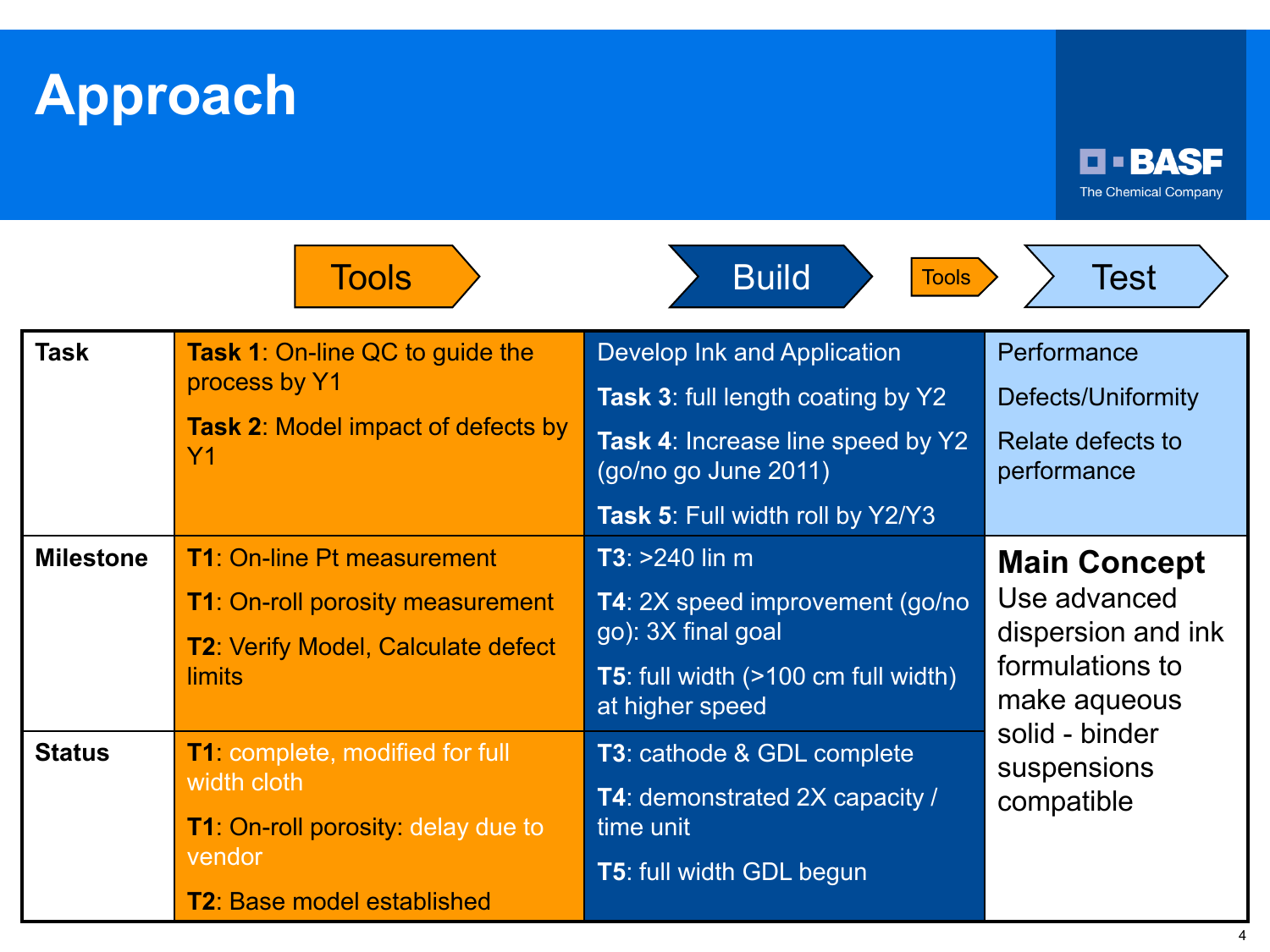### **Technical Accomplishments and Progress** Task 2: Defects



- **Objective**: 1.) What is the impact of loss-of-catalyst coating defects? 2.) Does the model accurately predict actual?
- **Experiment**: systematically introduce "coating" defect into GDE, characterize, make MEA and test. Sample 1=25% gross GDE surface area loss, 2=10% area loss.
- **New Collaboration**: X-ray Optical Systems used high- resolution XRF mapping. RPI tested under a variety of conditions.
- **Conclusion**: system is robust to catalyst loss defects. Model in good agreement with experiment at <0.4A/cm<sup>2</sup>





Actual performance loss at 0.2A/cm<sup>2</sup> <1% power with 10% surface defect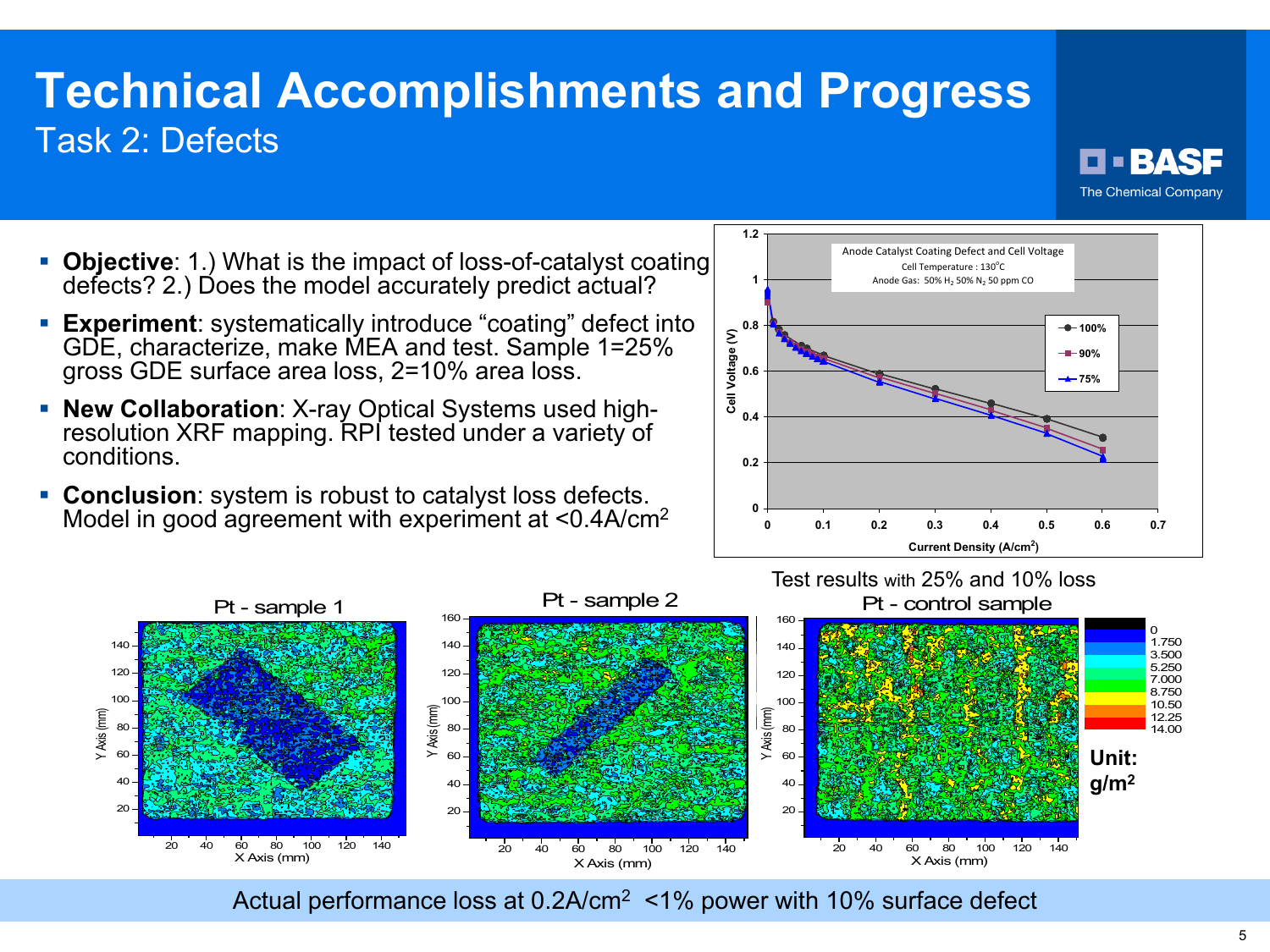### **Technical Accomplishments and Progress** Tasks 3/4: Full Length Roll Coating, 2X speed Cathode



- **Accomplishments:** Extended last year's ink formulations to stabilizing catalyst suspensions that have been subject to very high energy  $0.2$ 0.3 0.4 e<br>9<br>><br>> 0.6 0.7 0.8 0.9 1 baseline New cathode Pilot + Prod. scale
- dispersion. **Breakthrough:** Very fine particles tend to agglomerate. Advanced additives stabilized dispersion.

**Results**:

- 1.Decreased ink preparation time by >60%.
- 2.Decreased number of application passes by >40% through higher solids in ink.
- 3.Increased Pt utilization by >25%.
- 4.Decreased variation from +/-20% to +/-4% g/m2 (using on-line XRF).





**Conclusion**: Have effectively increased capacity/unit time by 2X and reduced costs.



New cathode reduces labor by at least 50% and increases performance by 20mV over baseline! **Met go/no go with Cathode**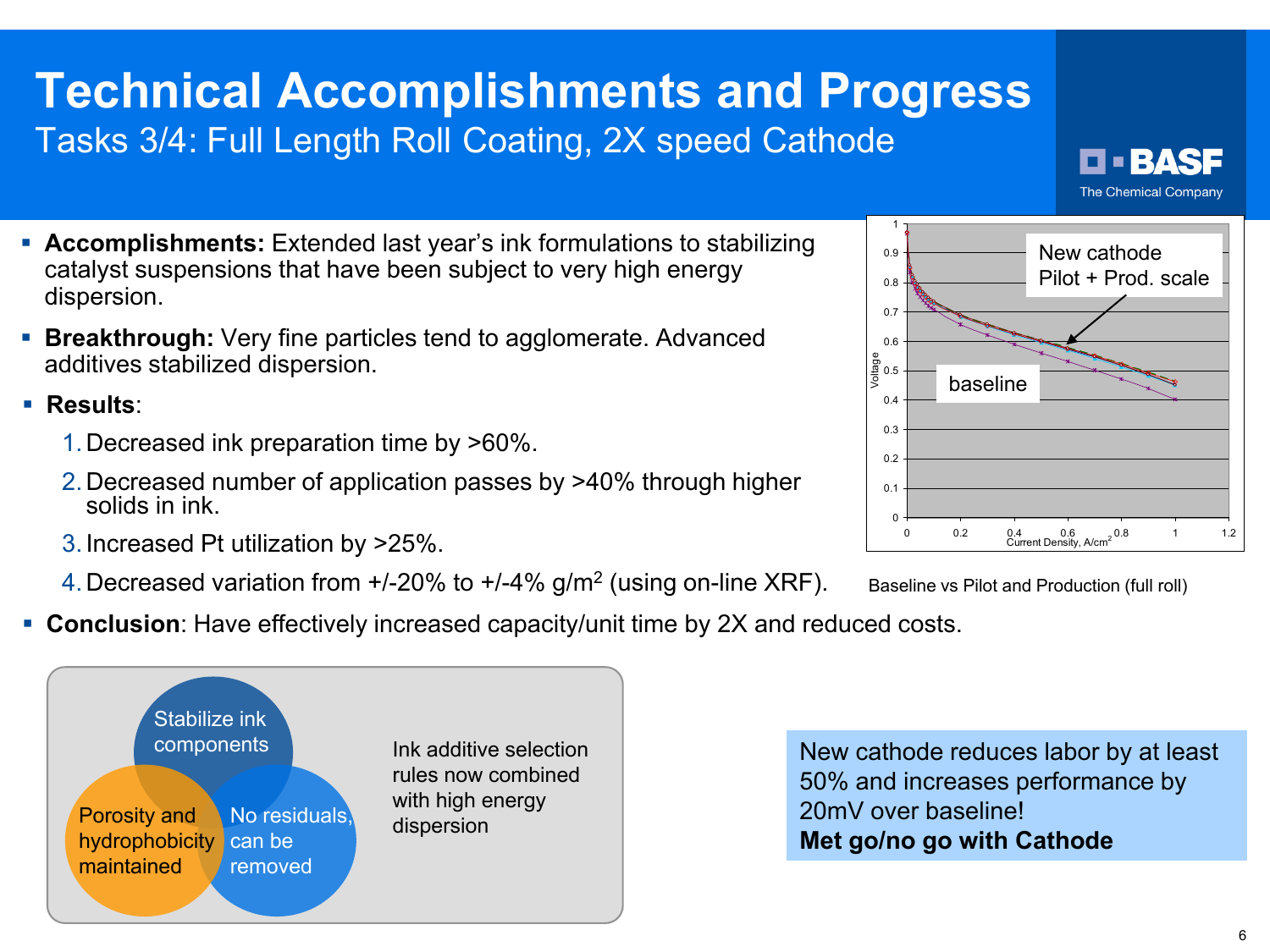# **Technical Accomplishments and Progress**

Task 3/4: Full Length Roll Coating, 2X Speed

GDL (microporous layer) + Anode

- **Observation:** baseline MPL inks are non-Newtonian. Indicates strong particle-particle interaction. Limits solid content for ink and prone to agglomeration.
- **Approach:** Identified additive and prep methodology that shields hydrophobic carbons and provides for Newtonian behavior over wide shear range.
- **Results**: Decrease ink prep time and number of coating applications by >50%. Improved performance. *Demonstrated MPL on production coater with full width cloth*.

Extended high energy dispersion and new formulation for MPL and Anode inks with >50% reduction in prep time and number of coats.



O BASF The Chemical Company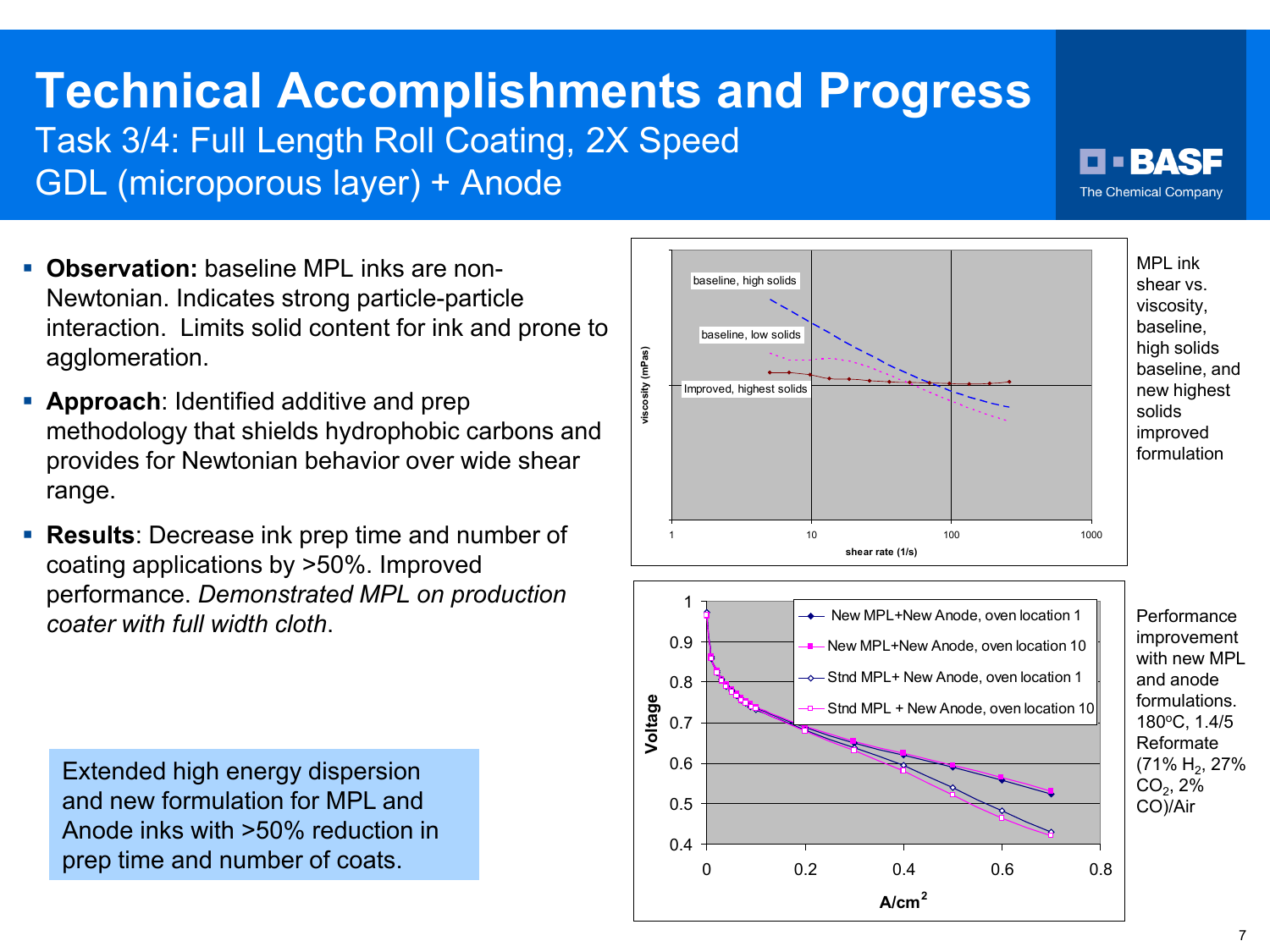## **Technical Accomplishments and Progress** Task 3/4: Full Length Roll Coating, 2X Speed

Carbon Paper (Non-Woven)



- **Observation:** Cost for paper vs. cloth is projected to be at least 30% lower in higher volume. However, inks used for cloth do not work with paper.
- **Approach**: Using established cloth approach and high energy dispersion, design new inks matched to carbon paper substrate to yield desired porosity and hydrophobicity profile.
- **Results: Demonstrated good electrode** performance at Pilot scale, and MPL at Production scale. Production scale MPL coating at >2X speed compared to cloth. In all platforms, number of application passes paper< best new cloth formulations.

Paper-based materials offer great potential in performance and further reduction in process cost.  $\begin{bmatrix} 0.3 + 0.3 + 0.3 + 0.3 \end{bmatrix}$ 



New GDEs on paper vs cloth standard 160°C, H<sub>2</sub>/air, 1.2/2



New GDEs on paper vs cloth standard, 180°C, Reformate/air 1.4/5

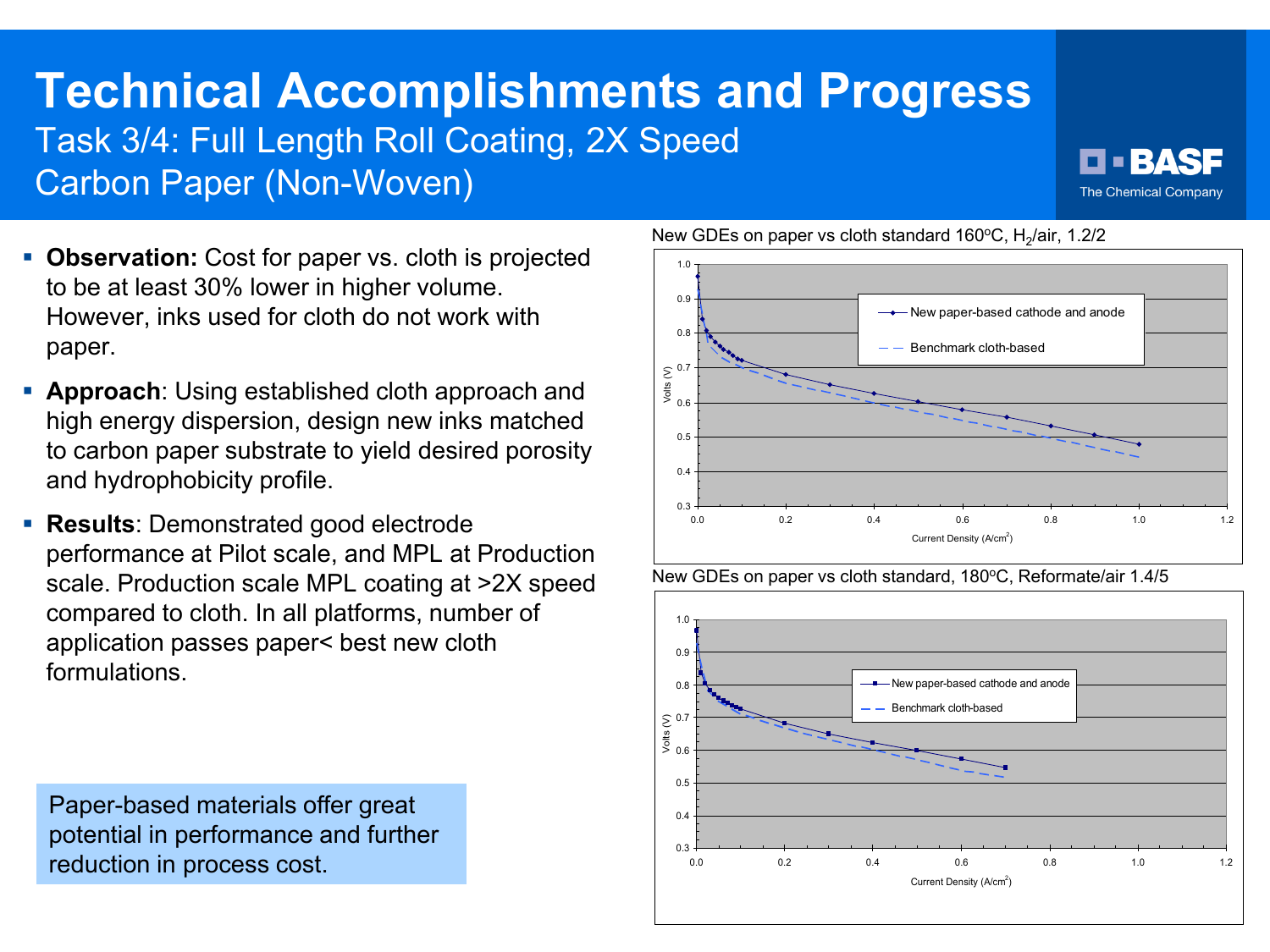# **Collaborations**



### **Task 2 Defects**

- **X-Ray Optical Systems** (XOS)
	- New collaboration for detailed XRF mapping of GDE surface
- **RPI** Prof. Dan Lewis
	- Evaluation of MEAs with defects

### **Collaborations begun during this reporting period**

- **RPI** CATS Prof. Ray Puffer
	- Have sent samples of new anode and cathodes for ultrasound assembly technology
- **Customer** Have sent MEAs made with new GDE builds to a major μCHP supplier.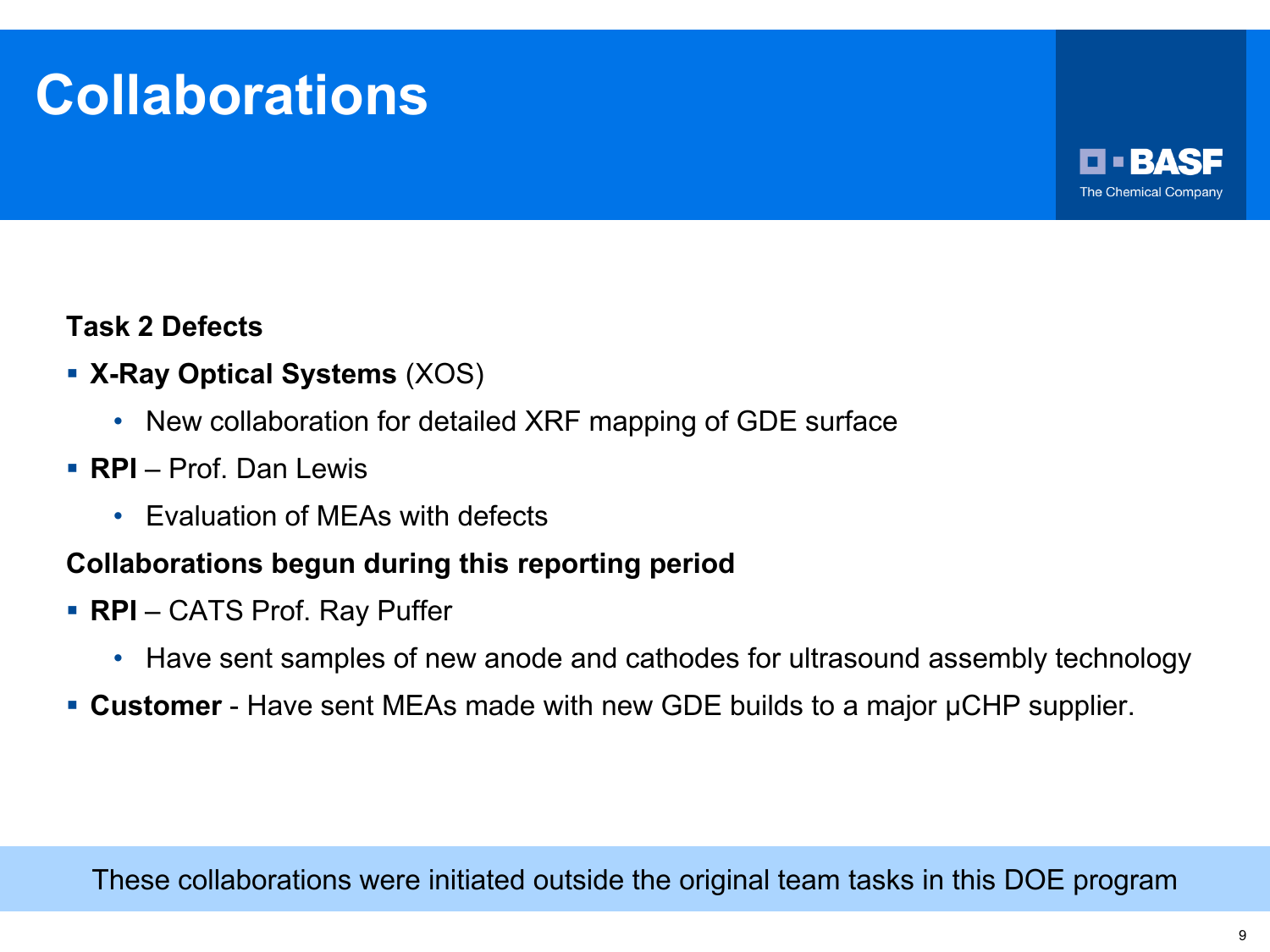## **Proposed Future Work** Over next year



### **Task 3: full roll coating**

- Scale new anode ink to production coating within Q2, 2011.
- Continue new approach to coating non-wovens (carbon paper).

### **Task 4: Increase line speed**

- Key go/no go in Fy2011: Demonstrate 2X increase in line speed on a full roll June 2011
- Have elements in place: MPL, cathode, and anode will focus on anode.
	- Demonstrated 2X reduction in cost from decreasing labor content of ink prep and significant decrease in number of coat applications across all platforms.
	- Will show an effective 2X increase in capacity when anode at production coater.

#### **Task 5: Demonstrate full width (>100cm) and 3X equivalent speed (Phase II)**

- MPL at full width and 2X equivalent capacity demonstrated.
- First anode and cathode trials planed for Q2, 2011 (ahead of plan).